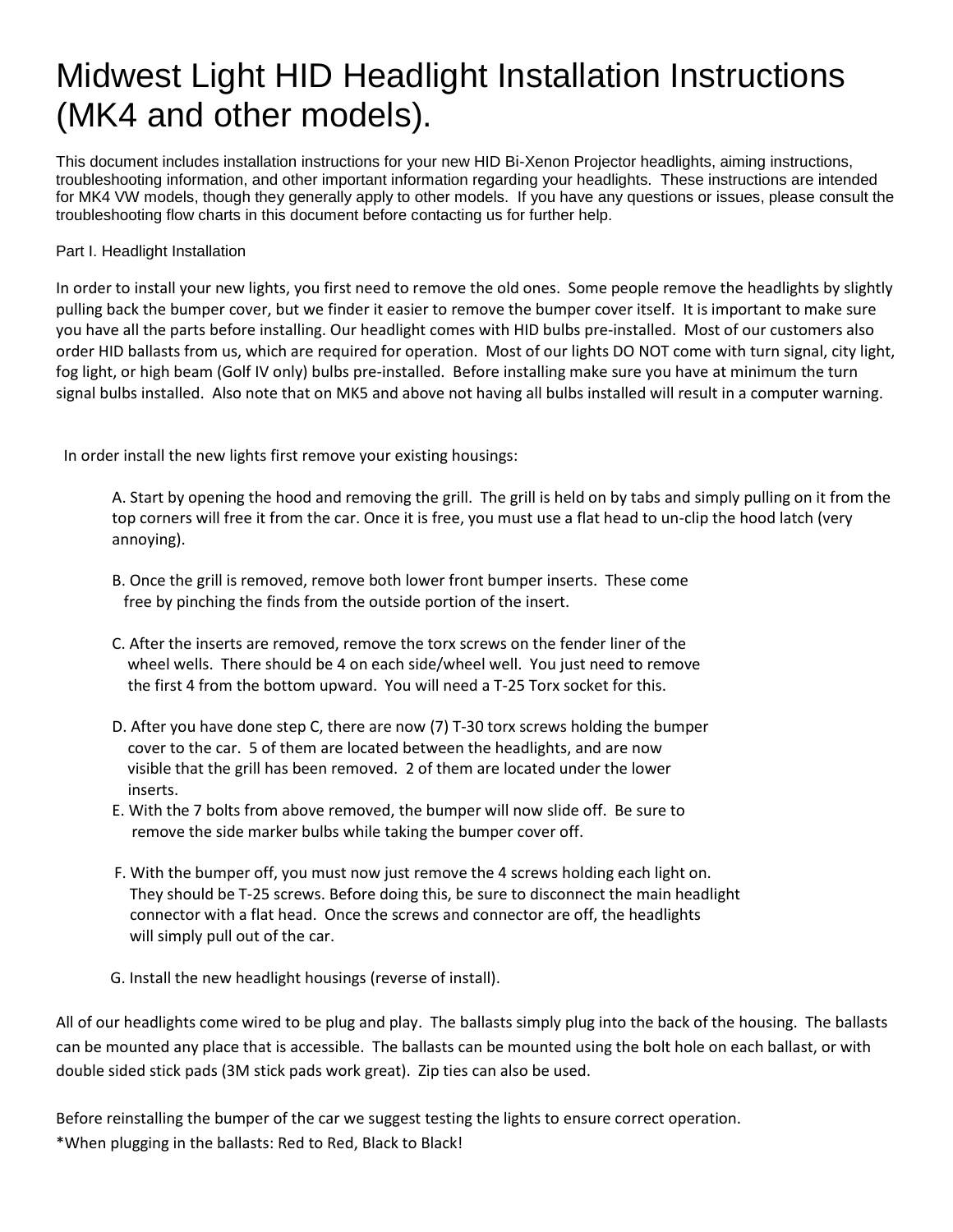### 9006 Harness Install

Some of our customers choose to install 9006 HID wiring harnesses. If you are doing so, a wiring diagram is included below. Note that the 9006 connection out the passenger's side headlight will NOT be utilized in an capacity if using a 9006 relay harness. If not using a 9006 harness (specifically ordered), your ballasts will plug right into the headlight directly. The "ground" points are best placed on the fenders of the engine bay. Be sure there is metal to metal contact and to remove paint if need be.



### Headlight Aiming

Important Note 1: We highly recommend that our lights be installed using shims/spacers on the bottom mounts. Use a shim/spacer/washer to get the headlights to about where you want them in accordance with the aiming diagram below and then use the adjusters for fine tuning. The MK4 housing design is such that the adjusters pop out of their sockets if pushed too far, and shimming the lights prior to adjusting reduces the likelihood that you will accidently break the adjusters. Also not that the projectors themselves reduce the adjustable range of the headlights given their weight and space conflicts with the main headlight lens. We recommend a product sold in most hardware stored called "Ideal Spacers", which are in essence stackable "lego" style washers. They are roughly \$5 for a pack of hundreds of them. Their stackable nature makes them easy to work with as opposed to washers.

Important Note 2: The headlight adjusters work in tandem. Both top adjusters are ball and socket type, which as noted above means that if you put too much pressure on them, the ball will pop out of the socket. What most don't realize though is that moving one adjuster affects the pressure on the other. If for example, you raise the headlight using the middle adjuster (by pulling it back), then the outside adjuster is going to be put under greater pressure. You should always do your best to move adjusters together. If you pull one back, try to relieve some tension by pulling the other. That is not to say that you HAVE to do so, as sometimes you like the horizontal placement and just need vertical adjustment, but you should be aware that both are affected.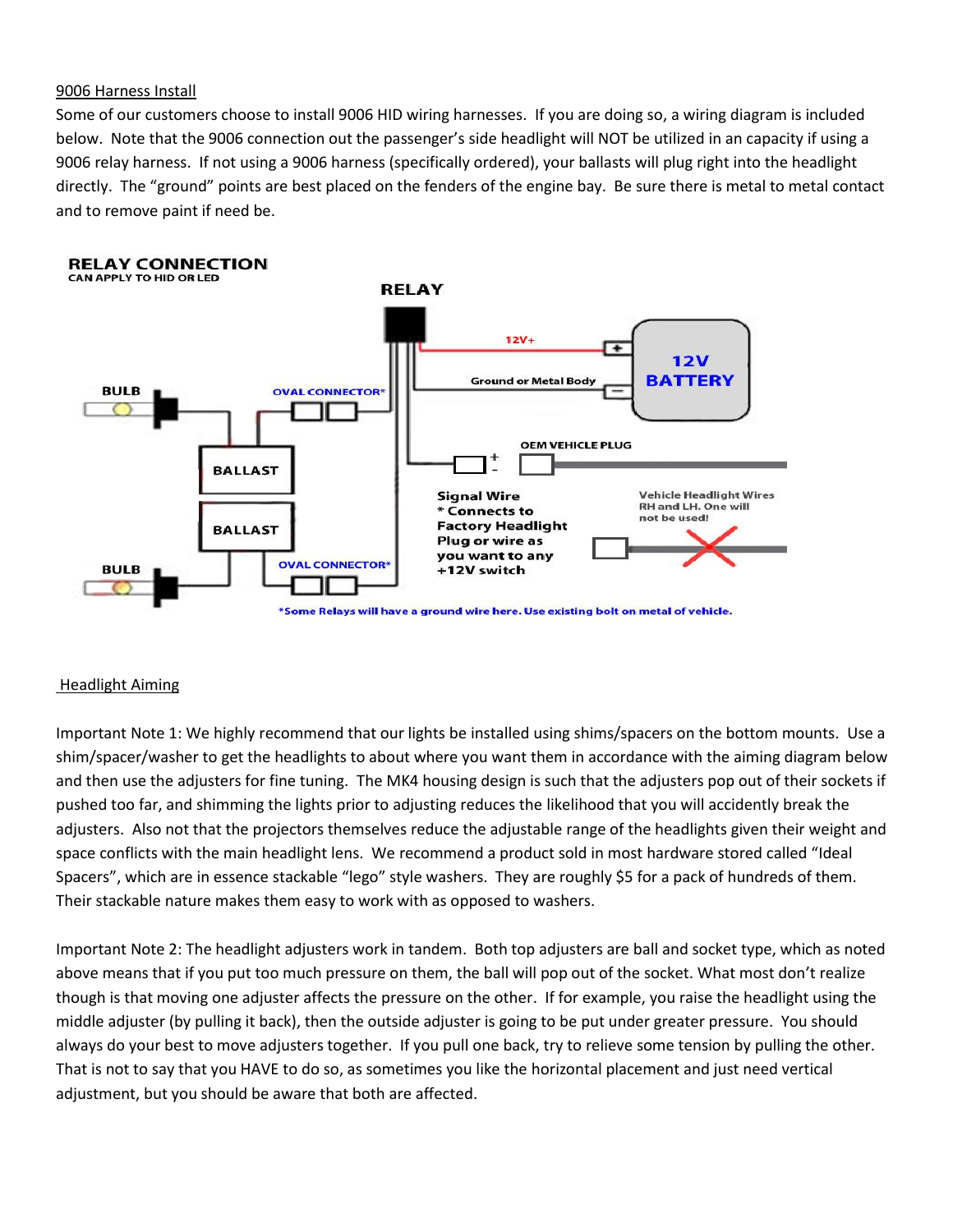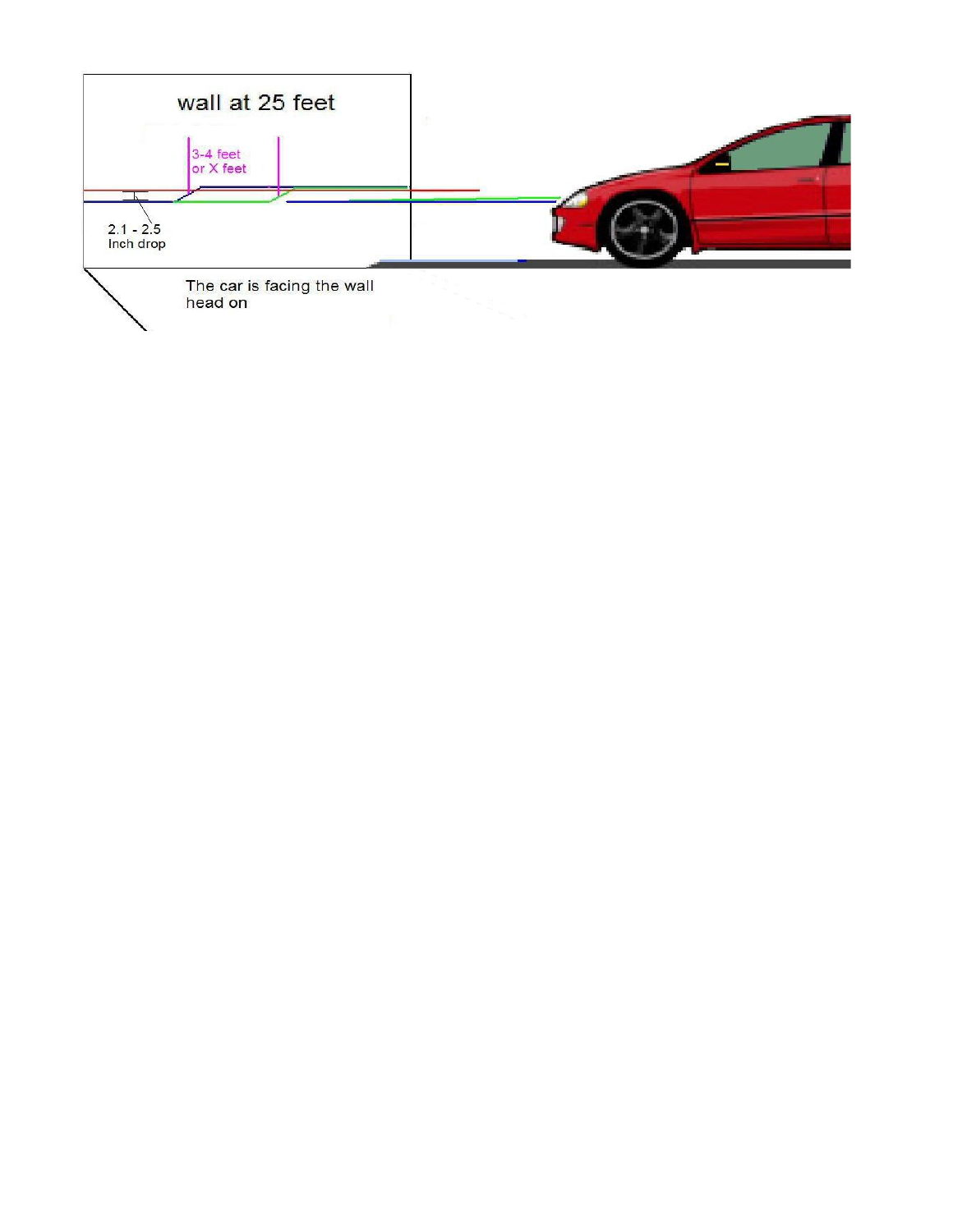## **Troubleshooting**

Before contacting us make sure you follow the flow diagrams below. If you have trouble we can be reached via the contact page on our website or at 614-653-8434.

**Start Check Low and High** Are you using a relay Is one light out, or Yes. The **Beam Fuses in Fuse** Replace Fuse. Is the One light is **No** both? harness? No Panel. Are the fuses light working again? working intact? Yes Both No Yes Using a digital multimeter or voltage test light test for **Check Driver's side** voltage on the 9006 Low and High Beam connector coming out One light out indicated a bad **Fuses in Fuse Panel.** the headlight. ballast or bulb. To test, swap the Yes Are the fuses intact? ballast from side to side. Did the Connector has 2 problem change sides? If not, replace. If so: wires (red and black), test the red one. Do you get 12V+ on the red wire with the YES No lights turned on? Yes No N The bulb is bad and Check fuse on relay harness will require wiring.. If broken, replace. If eplacing. Remove intact, replace relay on relay The ballast is bad bulb to visually harness. Do the lights work? and will require inspect. Look for Remove the main rear headlight replacing. cover. Locate 3 pin H4/9003 gray or black connector (colored blue or yellow). oring as indication Contact me. Something is wrong Test for voltage on the top pin of of bad bulb. No with the wiring and will require No Yes. Greatl the female side. The top pin is the additional investigation. one that is perpendicular to the other two. With the lights on do you get 12V+? Perform the follow, but only to the driver's side headlight. Follow solid black line. Yes The male H4 connector/relay/transformer

(black) is bad. Contact me for replacement and warranty Information.

MidwestLight HID Troubleshooting: One or Both HID lights are not working